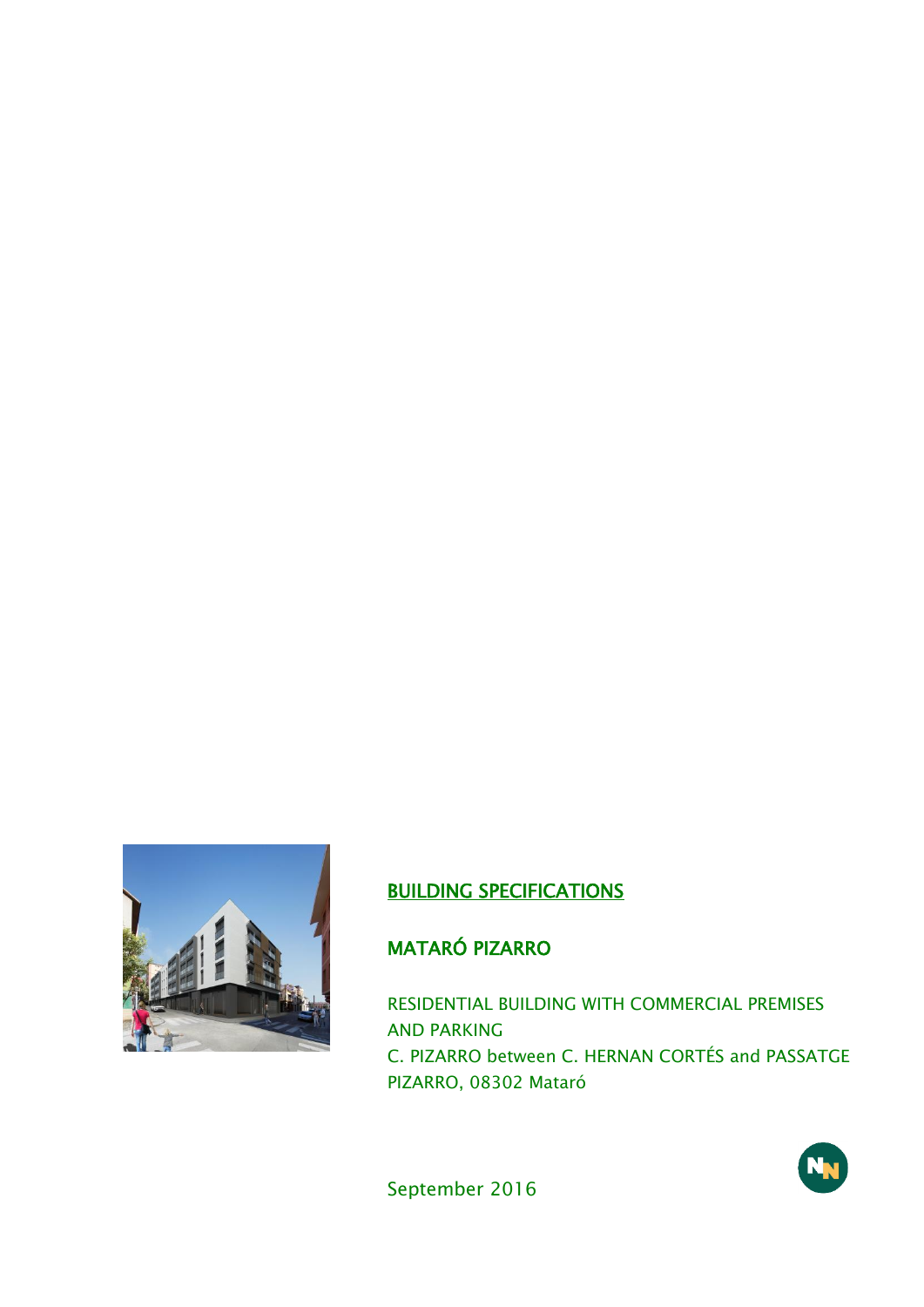| <b>LOCATION OF THE DEVELOPMENT</b>       | $\overline{3}$   |
|------------------------------------------|------------------|
| DESCRIPTION OF THE DEVELOPMENT           | $\overline{4}$   |
| <b>EXTERNAL FINISHES OF THE BUILDING</b> | $6 \overline{6}$ |
| <b>COMMON AREAS</b>                      | $\overline{L}$   |
| <b>INTERNAL FINISHES</b>                 | 9                |
| <b>KITCHEN</b>                           | 10               |
| <b>MAIN BATHROOM</b>                     | 12               |
| <b>BATHROOM TWO</b>                      | 13               |
| <b>SERVICES</b>                          | 14               |
| <b>MISCELLANEOUS</b>                     | 16               |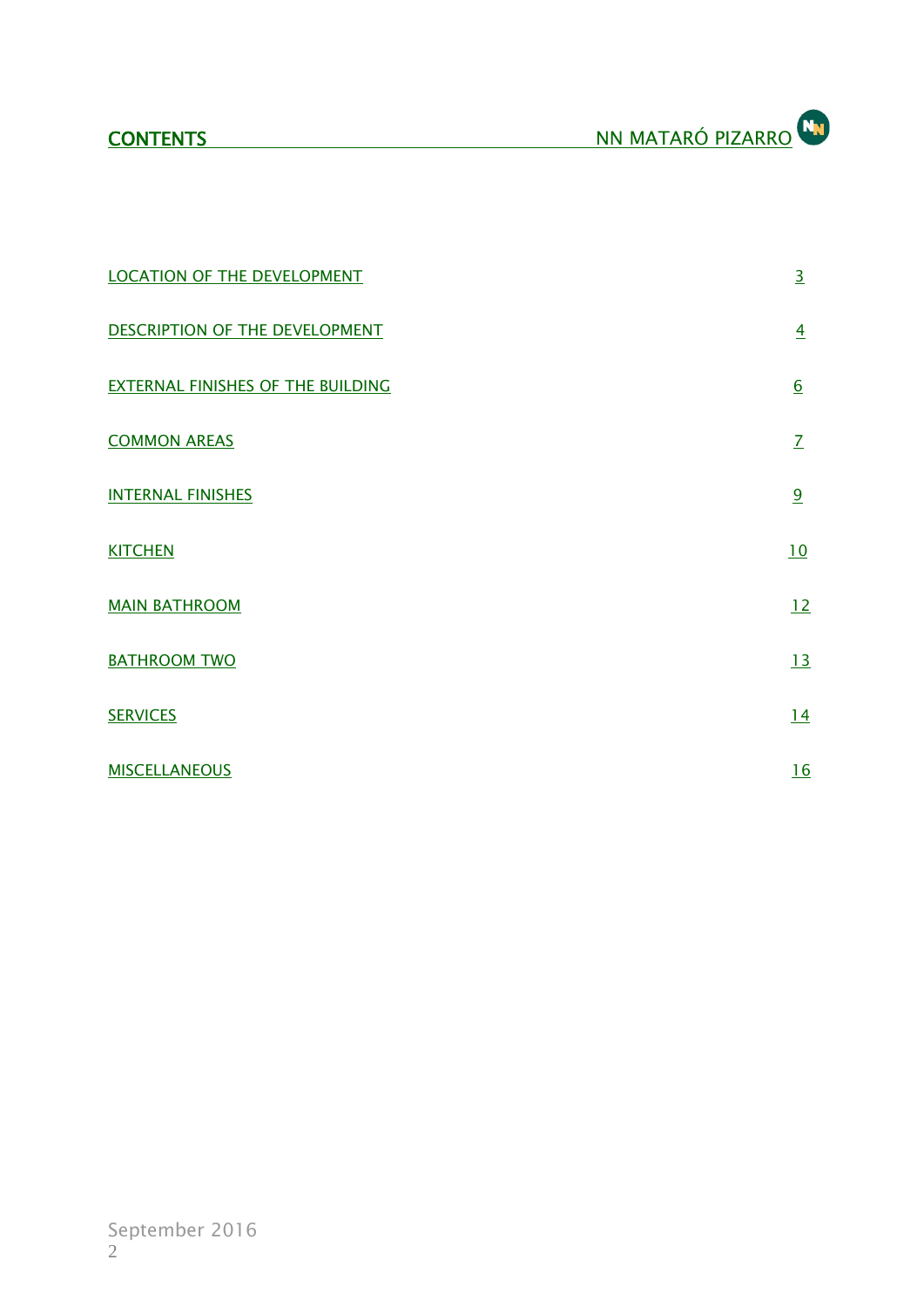# LOCATION OF THE DEVELOPMENT NN MATARÓ PIZARRO



The development is located in carrer Pizarro between carrer Hernán Cortés and Passatge de Pizarro in the town of Mataró, capital of the Maresme region.

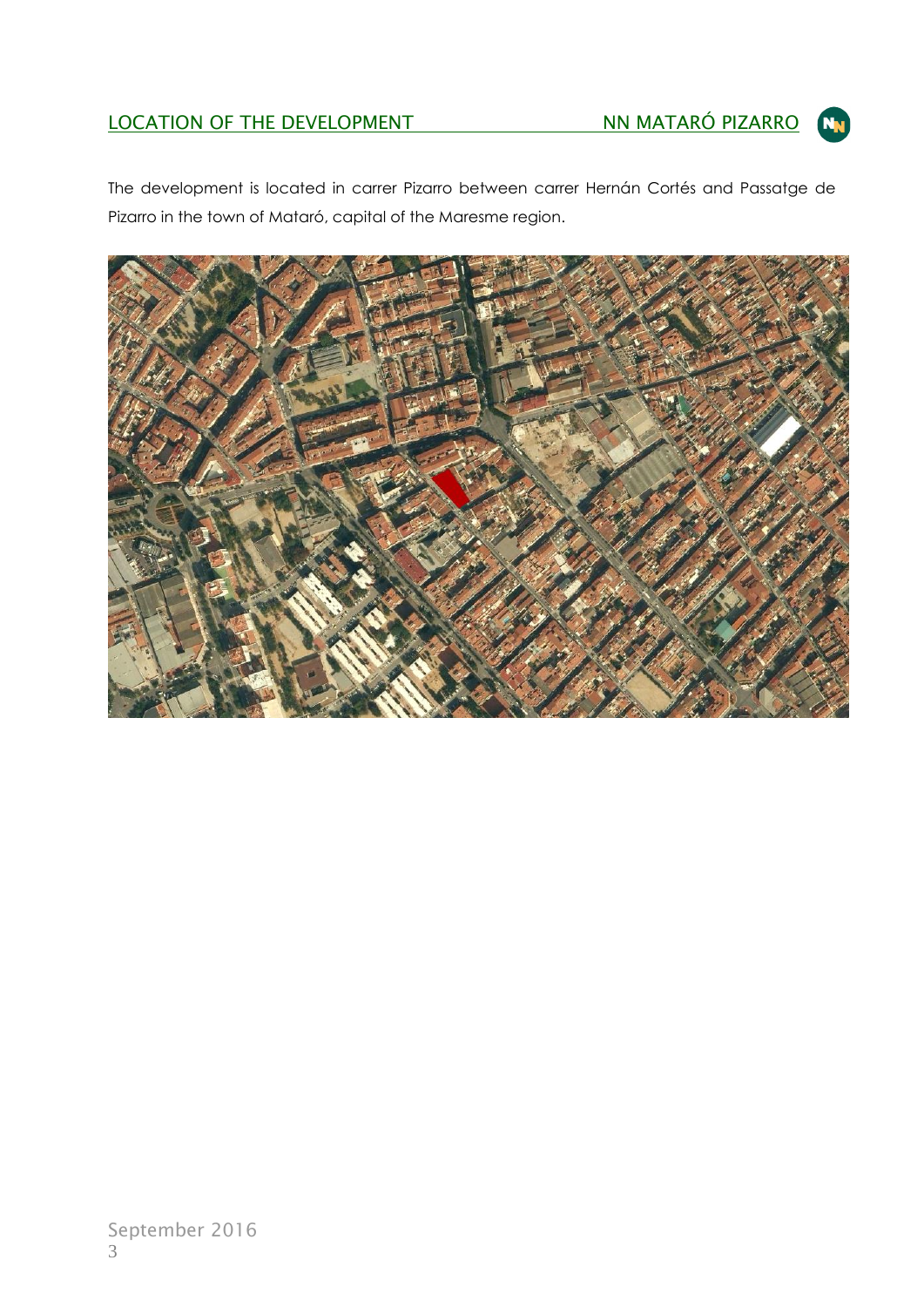### DESCRIPTION OF THE DEVELOPMENT NN MATARÓ PIZARRO

The development will comprise a residential block with commercial units and parking. The building is located at carrer Pizarro 82-88 in Mataró (Barcelona) with its main façade to carrer Pizarro facing south-west, the rear façade giving on to the interior courtyard facing northeast, the side façade on to carrer Hernán Cortés to the south and the other side façade on to Passatge Pizarro facing north.

The building is situated in the key growth zone (1c) of street frontages and its intended use is for multifamily flats on three upper floors, multifamily flats and commercial units on the ground floor and parking on 2 basement floors.

The development is a building of multifamily flats on a ground floor and three upper floors with two basement floors.

The layout of the building is as follows:

 - Basement floors (2 floors): the basement floors connect with each other through four vertical communication points, two with lifts and the other two with emergency staircases, one of which has an exit directly on to carrer Pizarro and the other on to carrer Hernán Cortés. The two lift points connect the basement floors with the rest of the building. Basement floors B and A are intended for parking and consist of:

- Basement B, 39 parking spaces for cars and 14 storage rooms
- Basement A, 37 parking spaces for cars and 13 storage rooms

There are 76 parking spaces for cars and 27 storage rooms in total.

 - Ground floor: the ground floor houses the two vestibules providing access to the flats (staircases A and B) together with the two vestibules giving access to the parking from outside and vehicular access to the underground parking. Also located here are the transformer station and 5 commercial units, two on staircase A and the 3 others on staircase B. The ground floor flats can be accessed from the vestibules, 4 on staircase A and 2 on staircase B. The total number of flats on the ground floor is 6. The layout of these flats is of one or two bedrooms, living room/kitchen and bathrooms. Additionally, 5 of these 6 flats have terraces which give on to the interior area of the block.

The vertical communication points that lead to the flats consist of a protected staircase and two lifts for each. Each staircase has one of the lifts that connects with the parking levels located on the 2 basement floors.

September 2016 4

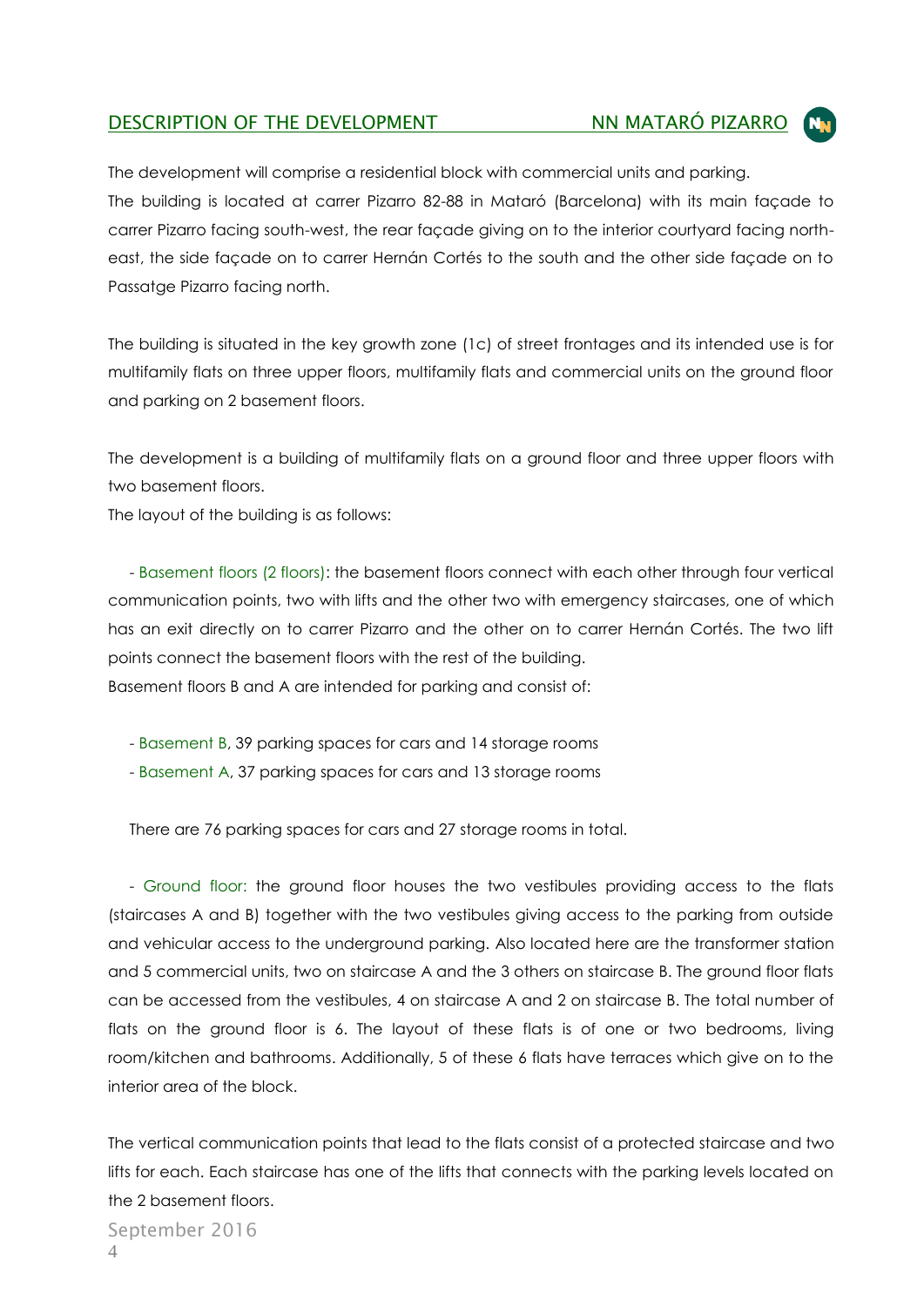- Upper floors (3 floors) intended for flats. The upper floors include two vertical communication points (A and B) with a protected staircase and two lifts each. Point A serves 6 flats per landing, with a total of 18 flats on the first, second and third floors. Point B serves 8 flats per landing, with a total of 24 flats on the first, second and third floors.

The layout of the flats consists of a living-dining room, one, two or three bedrooms, kitchen and one or two bathrooms

- Roof area: the roof area will have an area for communal washing lines for each staircase, gas meter housing, telecoms area, external air conditioning units, solar panels and the building's auxiliary services.

A community swimming pool will also be installed, with direct access from the lift.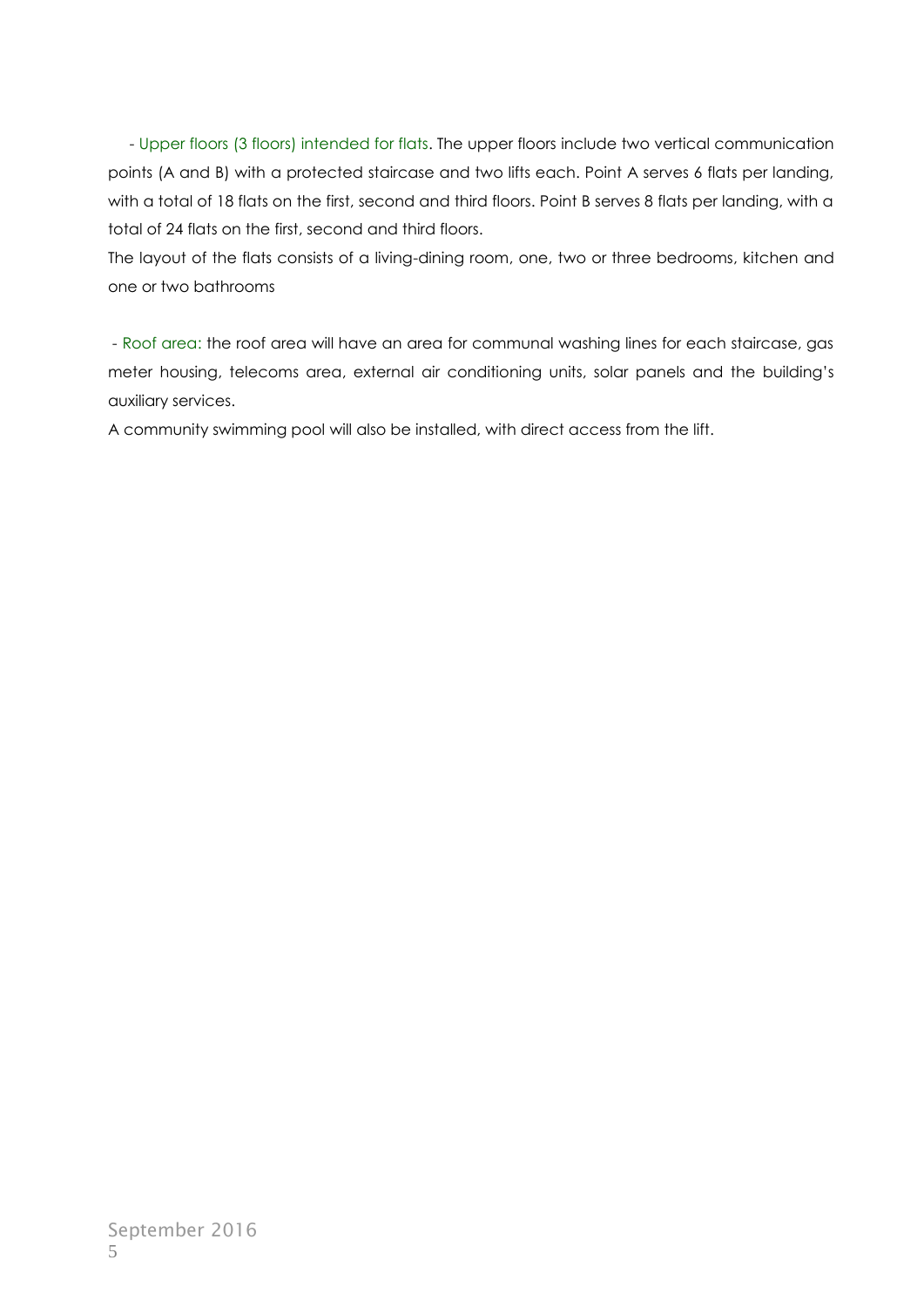#### **Structure**

Reinforced concrete pillars. Reticular forged concrete slabs lightened with coffers. Concrete (H-25) with minimum Portland cement content 250kg/m3. Quality control in compliance with Spanish regulations 'Instrucción de Hormigón Estructural EHE' and CTE.

### Façades

External brickwork finished with Castile-size bricks. Self-supporting cladding with metal structure with galvanised steel profiles finished with laminated breathable plasterboard + semi-rigid 4cm thick thermal insulation, or equivalent.

### Aluminium door and window frames

Thermal-cut lacquered aluminium carpentry. Climalit glass, or similar, with double glazing and intermediate air chamber.

Electrically activated aluminium roller blinds injected with polyurethane for improved thermal insulation.

#### Roof area

Accessible roof area finished with anti-slip ceramic tiles. Water-proofing with double-thickness asphalt fabric and extruded polystyrene for thermal insulation.







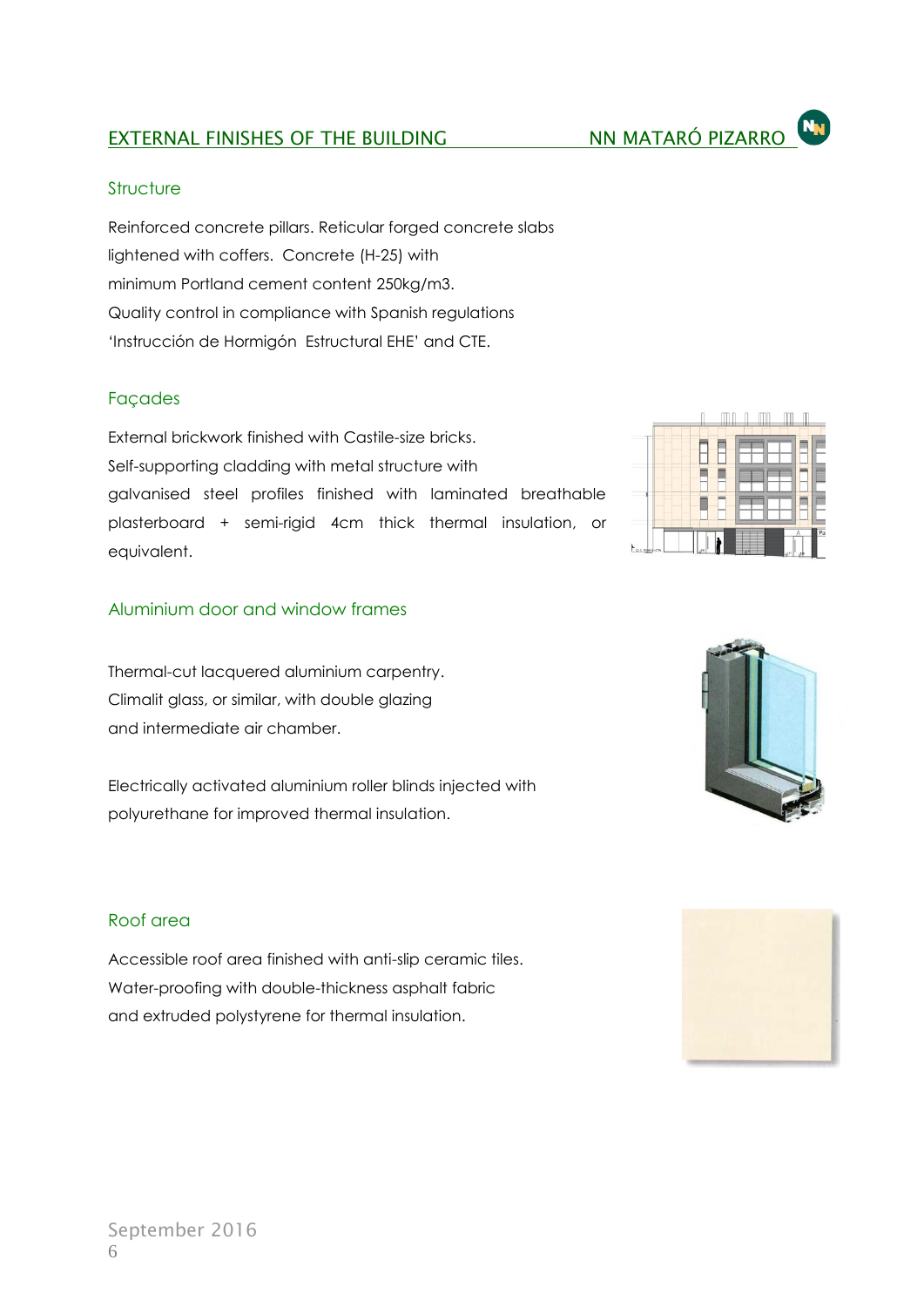# **COMMON AREAS** NN MATARÓ PIZARRO

#### Flooring of entrance hall to flats

Premium quality marble flooring and skirting in entrance halls, stairs and landings to flats.

#### Walls of entrance hall to flats

China Black, or similar, premium quality marble walls and skirting. The materials used for vertical surfaces are of high-quality, such as oak.

#### Facings of staircases to flats

Mocha cream, or similar, premium quality marble flooring and skirting.

#### Entrance door to vestibule

Lacquered aluminium incorporating video intercom to each flat.

#### **Garage**

Painted steel access door activated with remote control and with hand-operated key as an alternative. Fire-resistant access doors to store rooms and community staircase.

Flooring treated with specialist paints.

#### **Lifts**

Orona, or similar, electromagnetic lifts with compact gearless machinery and energy-saving motor to reduce environmental impact. Automatically opening doors of stainless steel. Lift cabin decorated with mirrors and handrails.









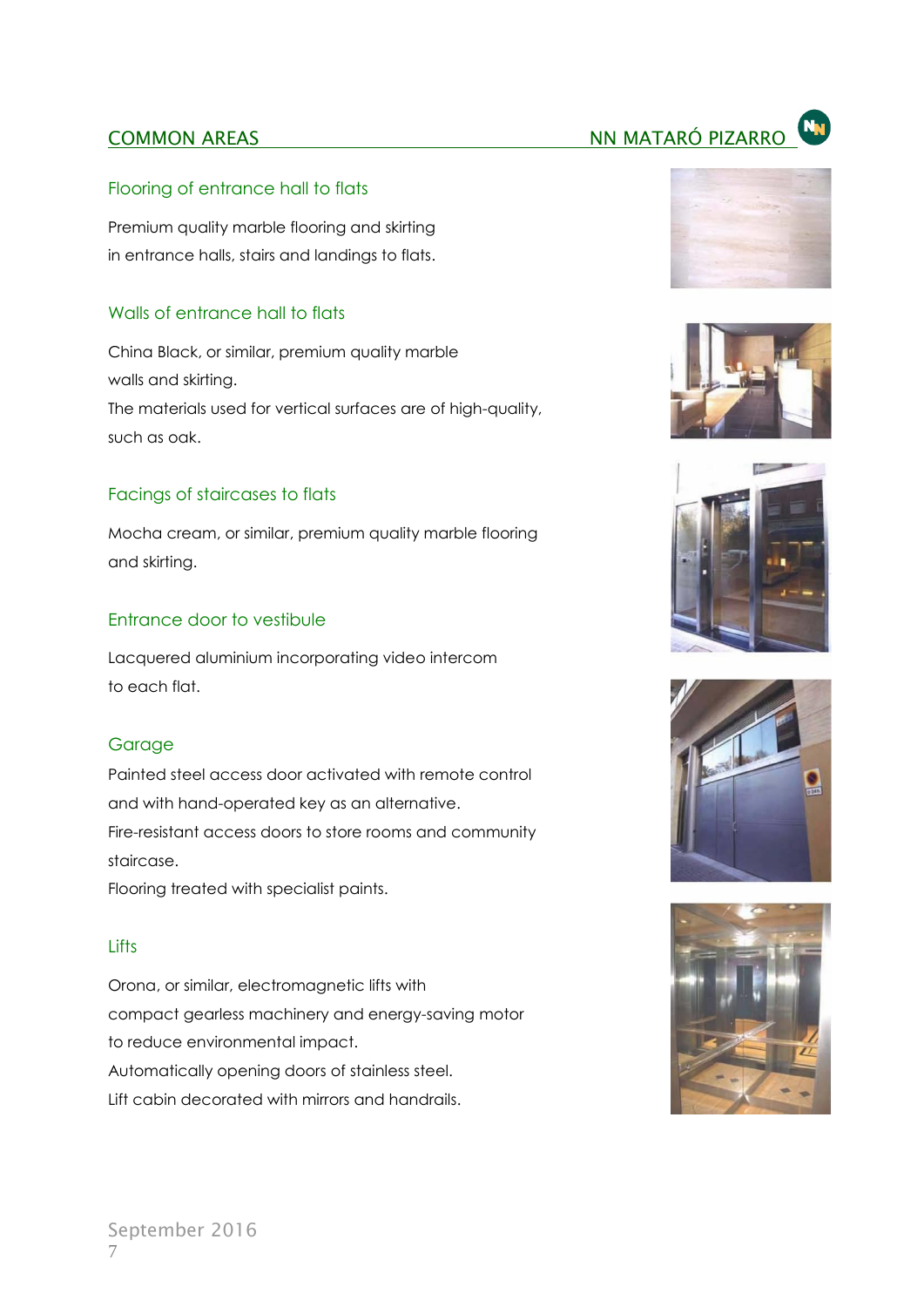#### Swimming pool

Community swimming pool on the roof, one metre deep by approximately 5 x 8 metres. The swimming pool will be equipped with a dosing pump treatment system to regulate PH levels, filters and self-priming pumps. Lighting will be by underwater spotlights.

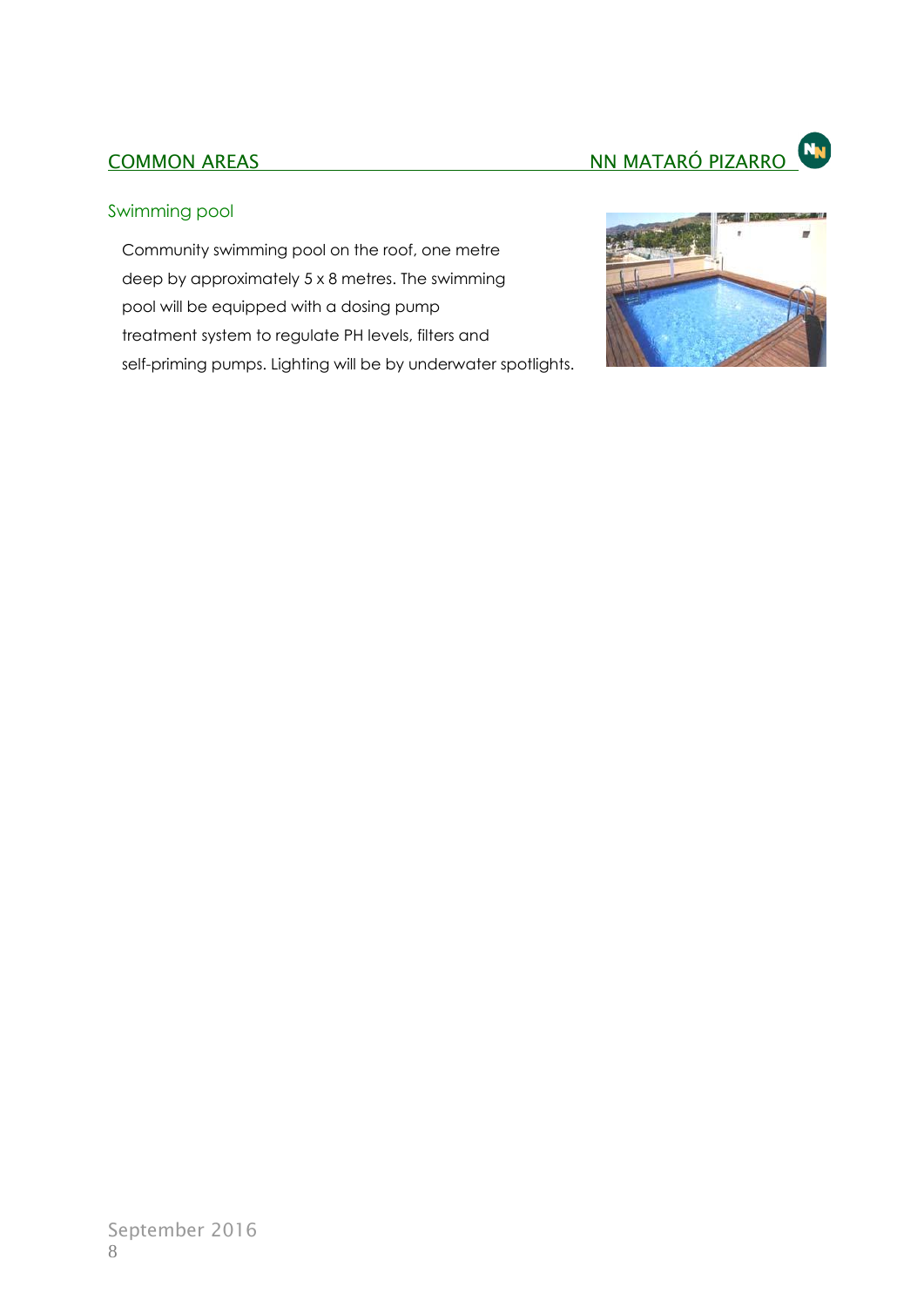#### General flooring

Floating parquet flooring of oak or similar in all rooms except wet areas and terraces. Kitchens incorporated in the living-dining rooms will have parquet flooring.

#### Interior walls and surfaces

Between flats:

- Plasterboard
- Double structure of galvanised steel profiles
- Interior sound-absorbent insulation and galvanised steel sheeting
- Total thickness of 17 cm
- Acoustic insulation to 60 dBA
- 8 cm thick plasterboard to interior of flats
- Plasterboard ceilings to corridors and bathrooms

#### Interior carpentry

Wooden entrance door with security locks and hinges.

#### Internal doors:

- Wood with oak veneer

#### Cupboards:

- Cupboards in wood with oak veneer, or similar
- Interior of cupboards lined with melamine
- Skirting of wood with oak veneer

#### Paintwork

Vertical and horizontal surfaces in the flats will be coated with premium quality plastic paint. The lockwork will be painted with electrolytic red lead with a protective top coat of varnish.









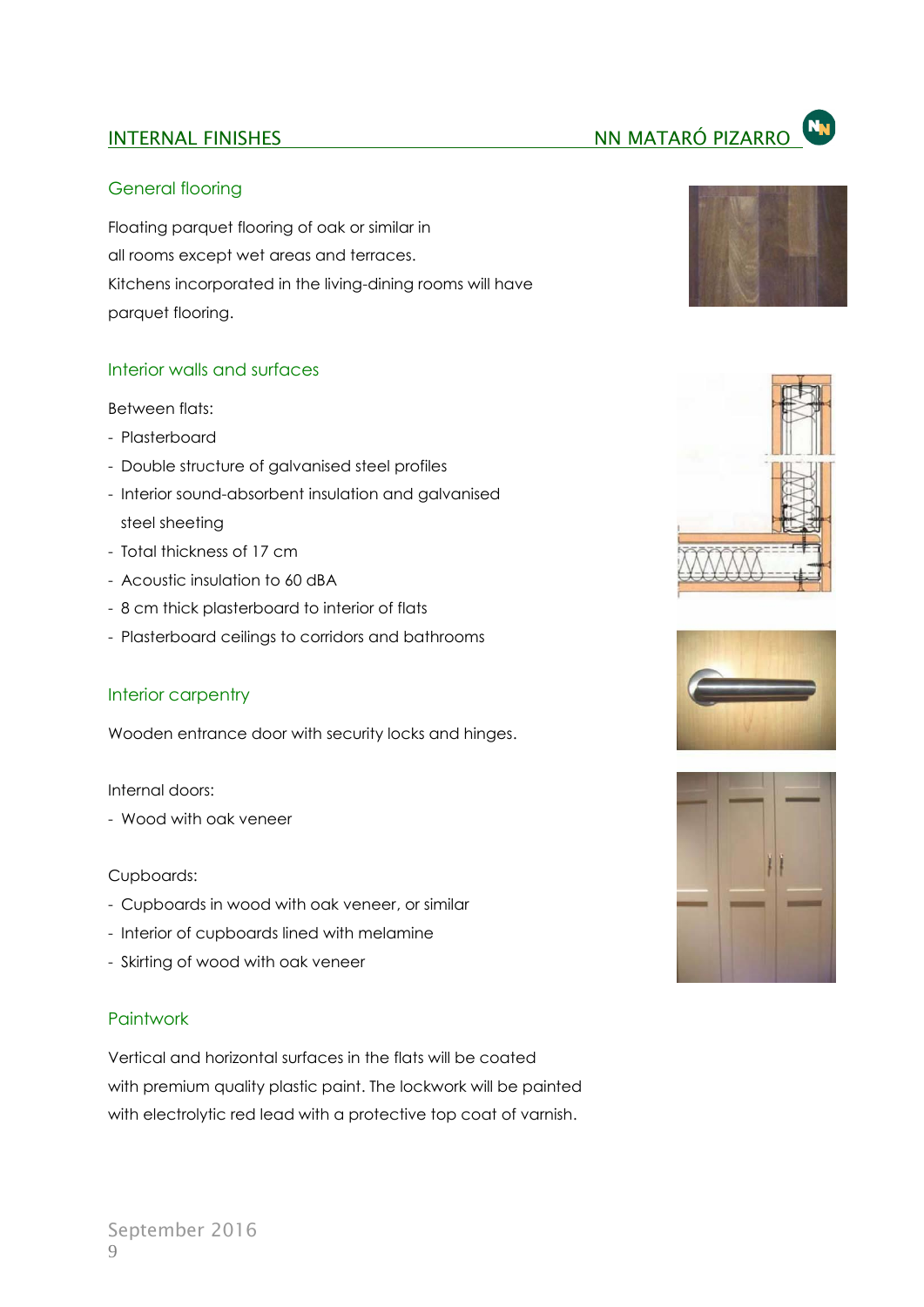#### Surfaces

Silestone kitchen worktops as per show flat Silestone Blanco Norte vertical surfaces, or similar, as per show flat. Porcelain tile flooring, or parquet in kitchens incorporated into the living-dining room.

#### Furniture

Kitchen furniture above and below counters with drawers and stainless steel guide rails, as per show flat, with furniture adapted to each layout. Exterior of doors in matt polylaminate. Interior of doors and shelves with synthetic laminate. Stainless steel handles and concealed hinges.

#### **Appliances**

Siemens built-in electric oven, or similar. Siemens stainless steel extractor hood, or similar Siemens vitroceramic hob, or similar. Siemens built-in glass-fronted microwave, or similar Water and electricity feeds and waste pipes for dishwasher and washing machine. GROHE Minta mixer tap, or similar. Electric power point for dishwasher. Water supply feed for refrigerator.

#### Surfaces

Silestone kitchen surface mounted in area of kitchen hob. Other vertical surfaces coated with premium quality plastic paint.

#### **Flooring**

Ceramic tile flooring to match furniture, except in kitchens incorporated into living-dining rooms, which will be parquet.

#### Miscellaneous

September 2016 10 Kitchens incorporated into the living-dining rooms will be specially designed. The flats will be all-electric.













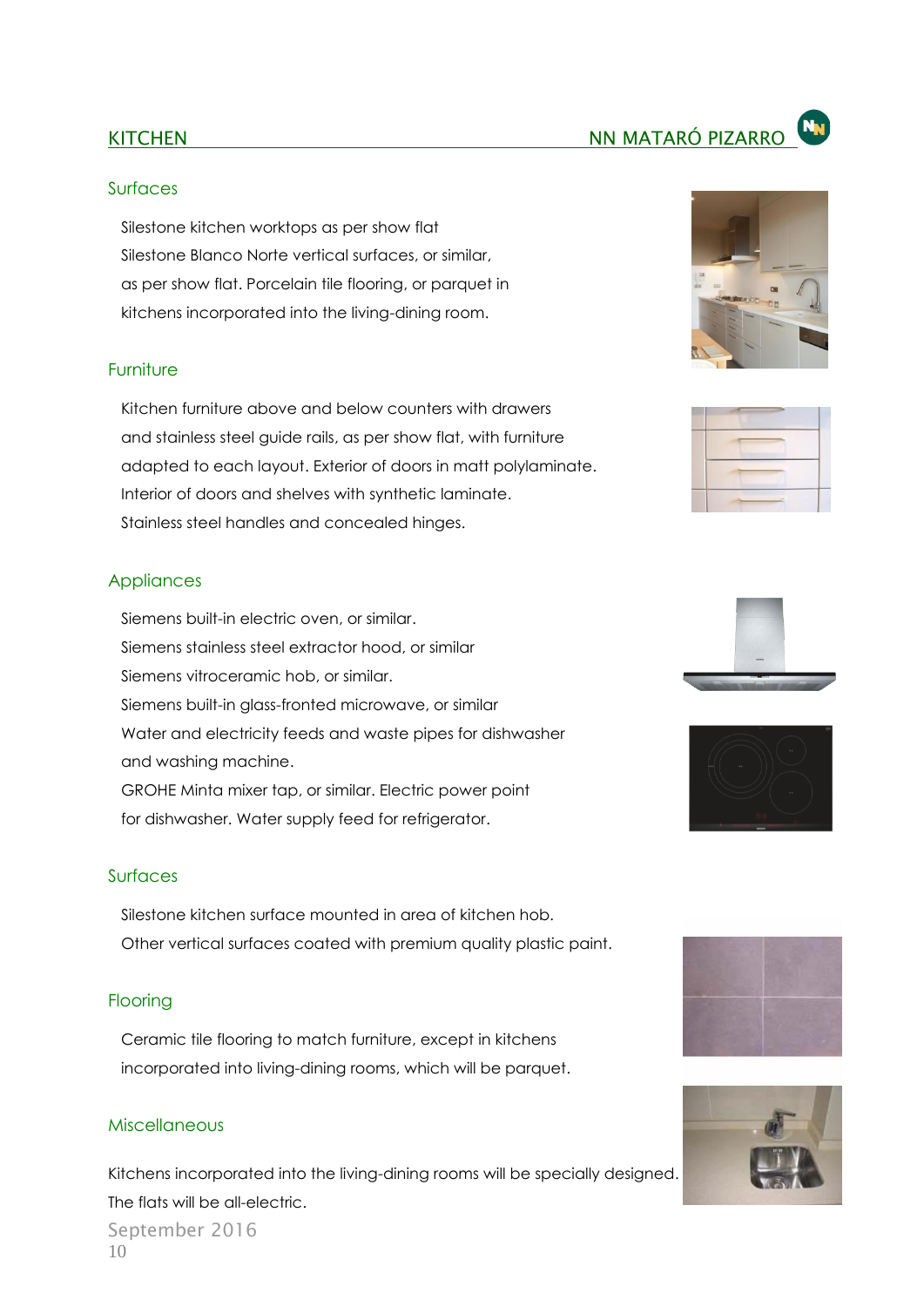#### **Surfaces**

Silestone Blanco Zeus worktop and front, or similar Porcelain tiled walls, or similar Porcelain tiled floors, or similar, in bathrooms and kitchens.



#### Sanitary fittings

White ROCA Dama Senso sanitary ware, or similar ROCA Princess bath White Roca Java hand basin, or similar



Novamix Cosmos mixer taps, or similar

#### Miscellaneous

Wood framed mirror Lower shelf in matching wood





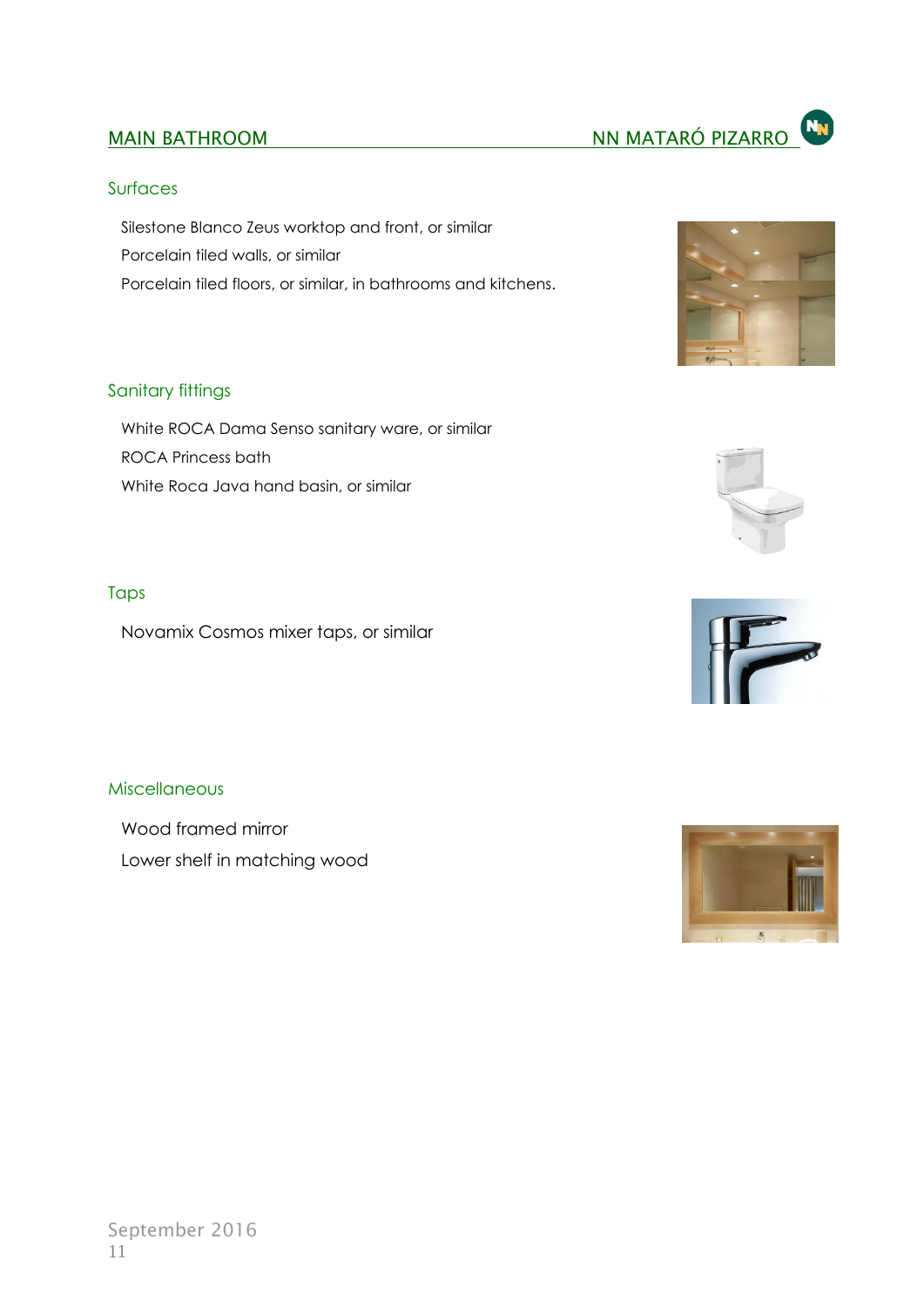# BATHROOM TWO **NATARÓ PIZARROM NA MATARÓ PIZARROM**

### Sanitary fittings

White ROCA sanitary ware, or similar White rectangular ARQUITECT hand basin, or similar Crema Marfil marble shower base in bathrooms and toilets where a shower is installed.

#### Flooring

Ceramic flooring to match vertical surfaces

### Surfaces

Crema Marfil marble worktop. Bath side and vertical facings with ceramic tiling incorporating mirror.

### Taps

GROHE, ROCA mixer taps, or similar

#### Miscellaneous

Mirror fixed with stainless steel clips







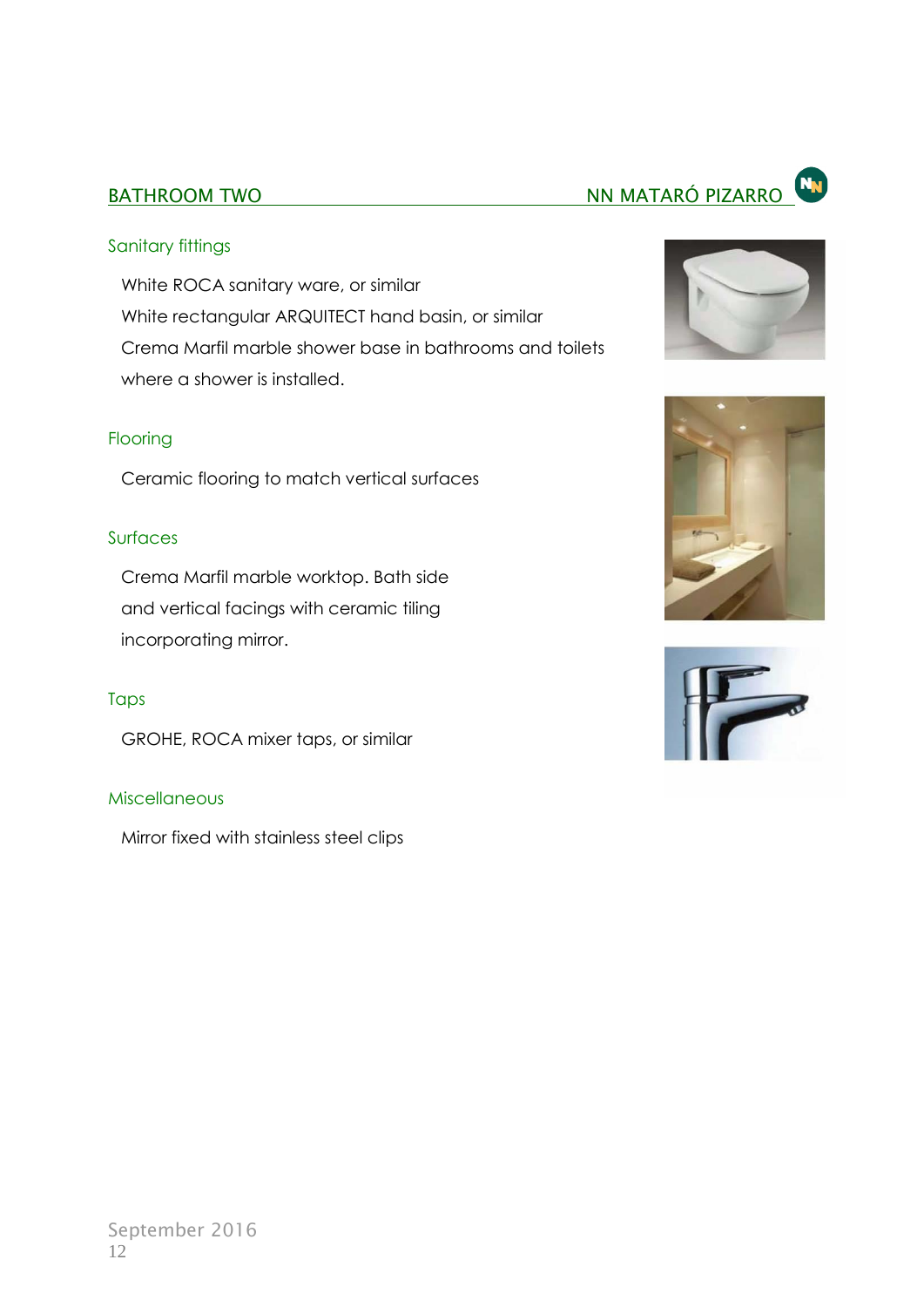In compliance with 'Reglamento Electrotécnico de Baja Tensión' (low voltage electric regulations). The flats will be equipped with consumer protection control boards, with the corresponding ICP, IGA, differentials and PIAS (general and individual circuit breakers), which the different circuits will run from.

Each flat will have independent circuits for lighting, sockets, dishwasher, washing machine, dryer, oven and microwave, and air conditioning.

#### Plumbing

In compliance with 'Normas básicas para instalaciones interiores de suministro de agua' (Regulations covering interior water supply). Polypropylene or polyethylene plastic pipes. Hot water supply will run from a tank in the utility room to bathroom and kitchen tops, bathtubs and bidets. Stop cocks in all rooms with a water supply. The pipes will run through ceilings and will be boxed-in.

#### Air conditioning

Air conditioning with heat pump and condenser unit located on the roof and evaporator unit in the bathroom ceilings. Air pipes will run through the ceilings.

#### **Lighting**

Recessed lights in kitchens and bathrooms ABB Zenit light switches, or similar





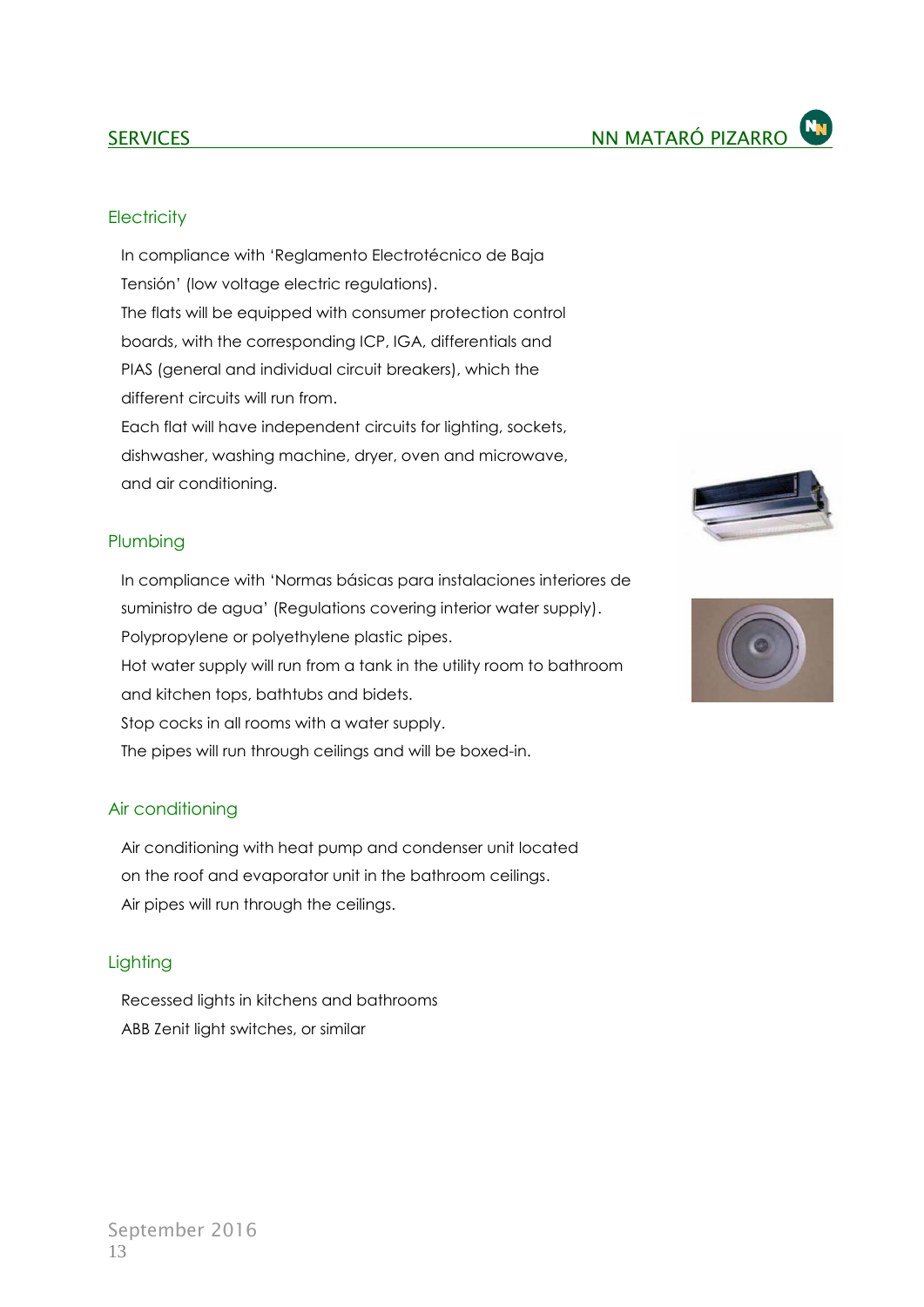#### Audiovisual installations

In compliance with current ICT regulations. Aerial sockets in living room, kitchen and bedrooms for TV, FM and satellite. Provision for digital television channels. Telephone points in living room, kitchen and bedrooms Video intercom with camera located in building. entrance and monitor close to entrance in each flat.

#### Solar energy

Solar energy system with flat plate collectors on the communal roof space. Storage cylinders in the utility room or kitchen for hot water supply.



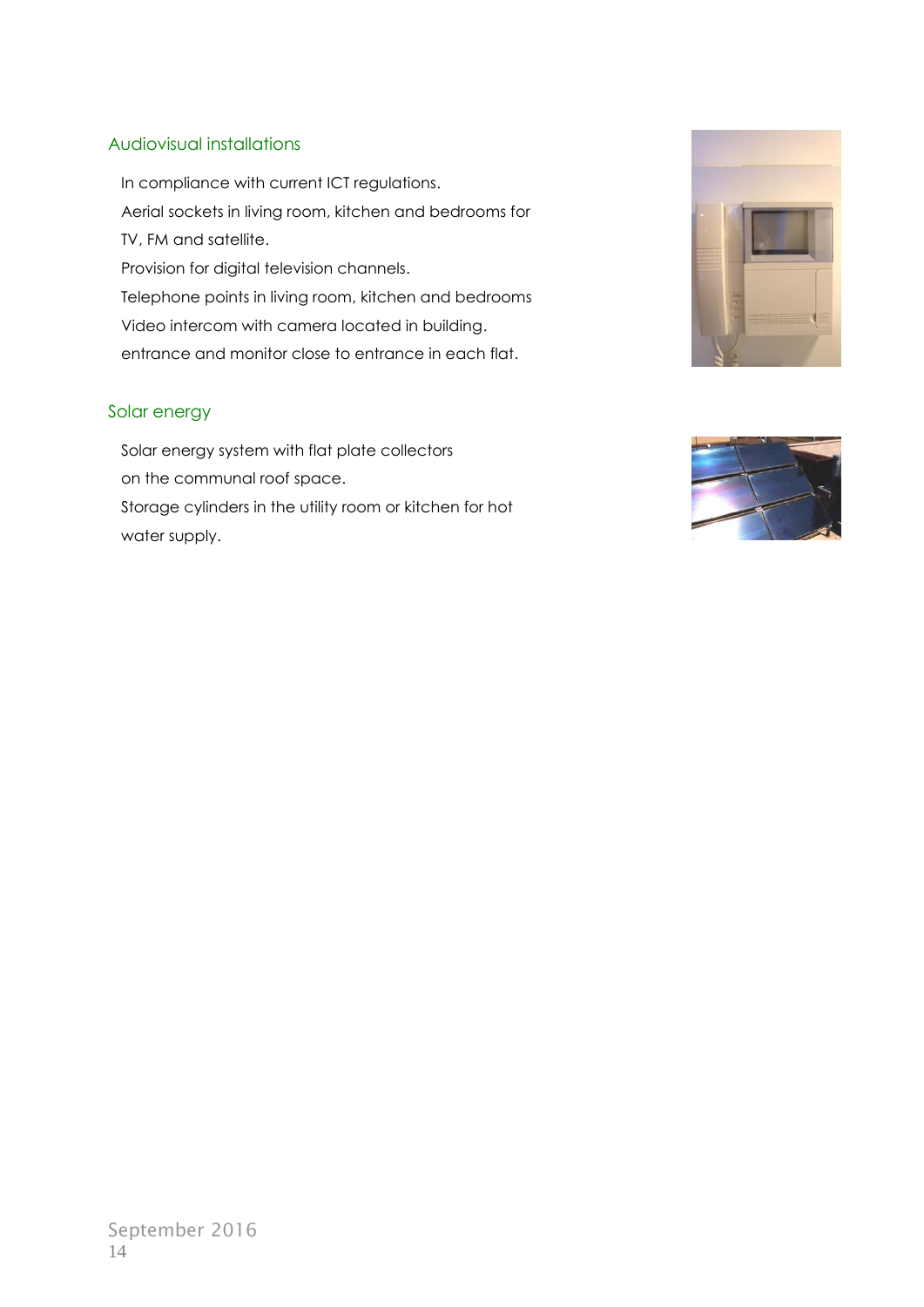The project will incorporate the requirements for basic security and habitability as established by LOE (Spanish law on buildings) regulations, as governed by the Building Technical Code (CTE).

#### Handover of the flats

The flats will be handed over in clean condition

#### Quality control

- Control of the structure (walls, pillars, slabs)
- Control and management of service installations
- Control of sealing of façades
- Control of lifts
- Quality control of materials

#### AENOR Certification

Núñez y Navarro Group has AENOR Certification for Integrated Management Systems for Quality, Safety and the Environment and guarantees the continuous improvement of design, construction and sales processes.